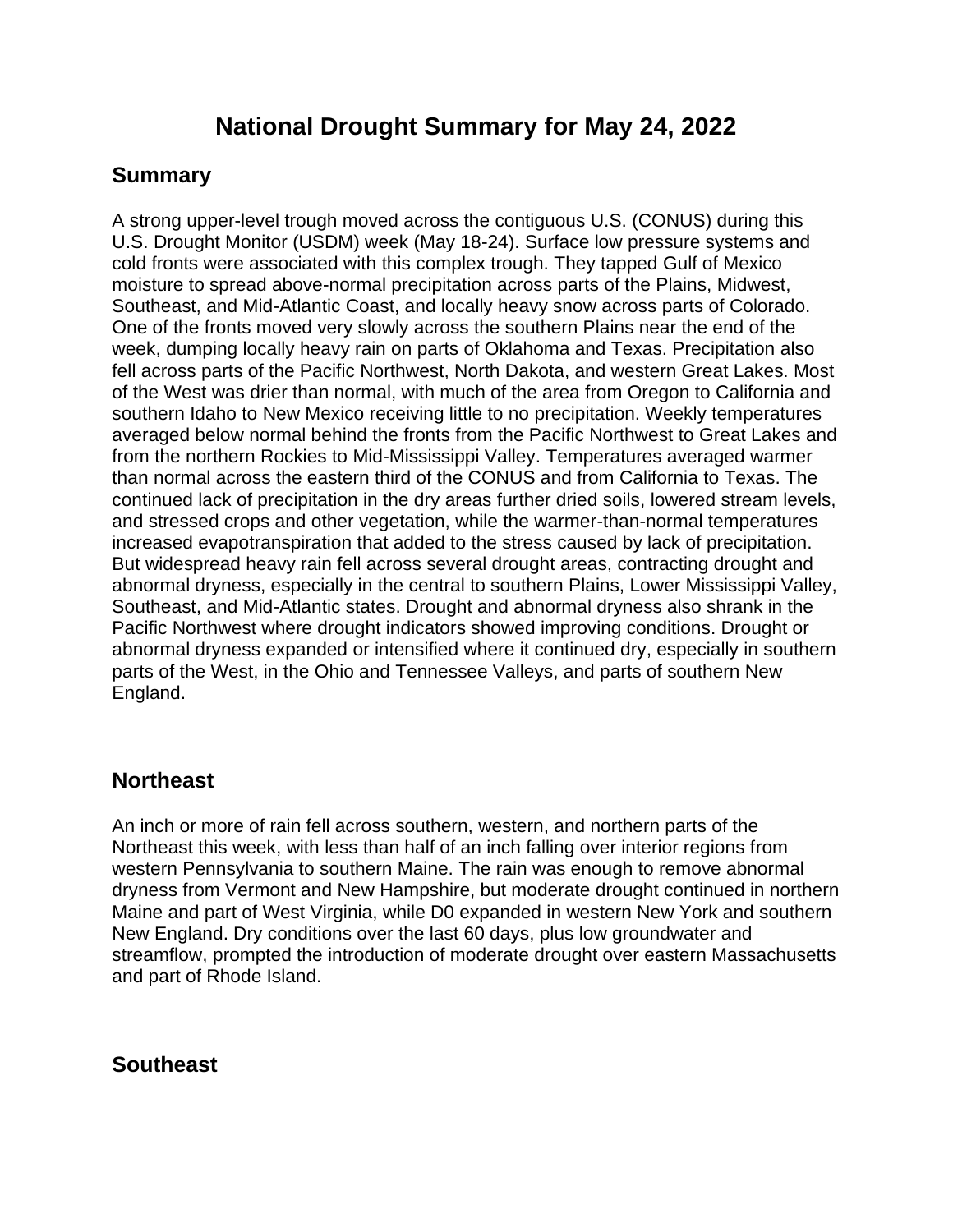A cold front and surface low pressure system moved across the Southeast just as the USDM week ended. They generated widespread rain across the Southeast, with amounts exceeding 2 inches over western North Carolina to southwest Virginia, parts of Alabama to South Carolina, and parts of Florida. Wholesale contraction of D0 followed, along with trimming of some D1 and D2. But part of North Carolina missed out on the rain, so D2 expanded in the southern Coastal Plain.

# **South**

A large part of Oklahoma and parts of Texas and Louisiana were inundated with several inches of rain, over 6 inches in places. Zapata County in southern Texas received about half a year of normal rainfall this week. Heavy rain in central and northern Oklahoma, and in the Texas panhandle, southern Texas, and southeast Texas, resulted in the contraction of abnormal dryness and moderate to exceptional drought. Abnormal dryness contracted in Arkansas, D0 and D1 contracted in Mississippi, and D0-D3 shrank in Louisiana. Other parts of the South region were dry. D2-D4 expanded in parts of central to northeast Texas, D0 expanded in Mississippi and Tennessee, and a spot of moderate drought was added in eastern Tennessee.

#### **Midwest**

Two inches or more of precipitation fell across southern portions of the Midwest in a band from Missouri to Ohio and across southeastern Minnesota into Wisconsin, while parts of Iowa and Minnesota received less than half an inch of rain. Abnormal dryness expanded in Kentucky and into southern Illinois where this week was drier than normal and precipitation deficits have been building over the last couple months.

# **High Plains**

Two inches or more of precipitation fell across southern and eastern parts of Kansas, central Colorado, and northeast Nebraska, while half an inch or more was widespread across North Dakota. Parts of Nebraska, northeast Colorado, Wyoming, South Dakota, and eastern Montana received less than half an inch of precipitation. In Colorado, moderate to extreme drought contracted where it was wet, while severe and extreme drought expanded where it was dry. Abnormal dryness and moderate to extreme drought shrank in parts of Kansas. The rain ate a hole into severe drought in northeast Nebraska. Abnormal dryness and moderate drought were trimmed in western North Dakota. On the other hand, it was a dry week in western Wyoming with D3 expanding in Teton County.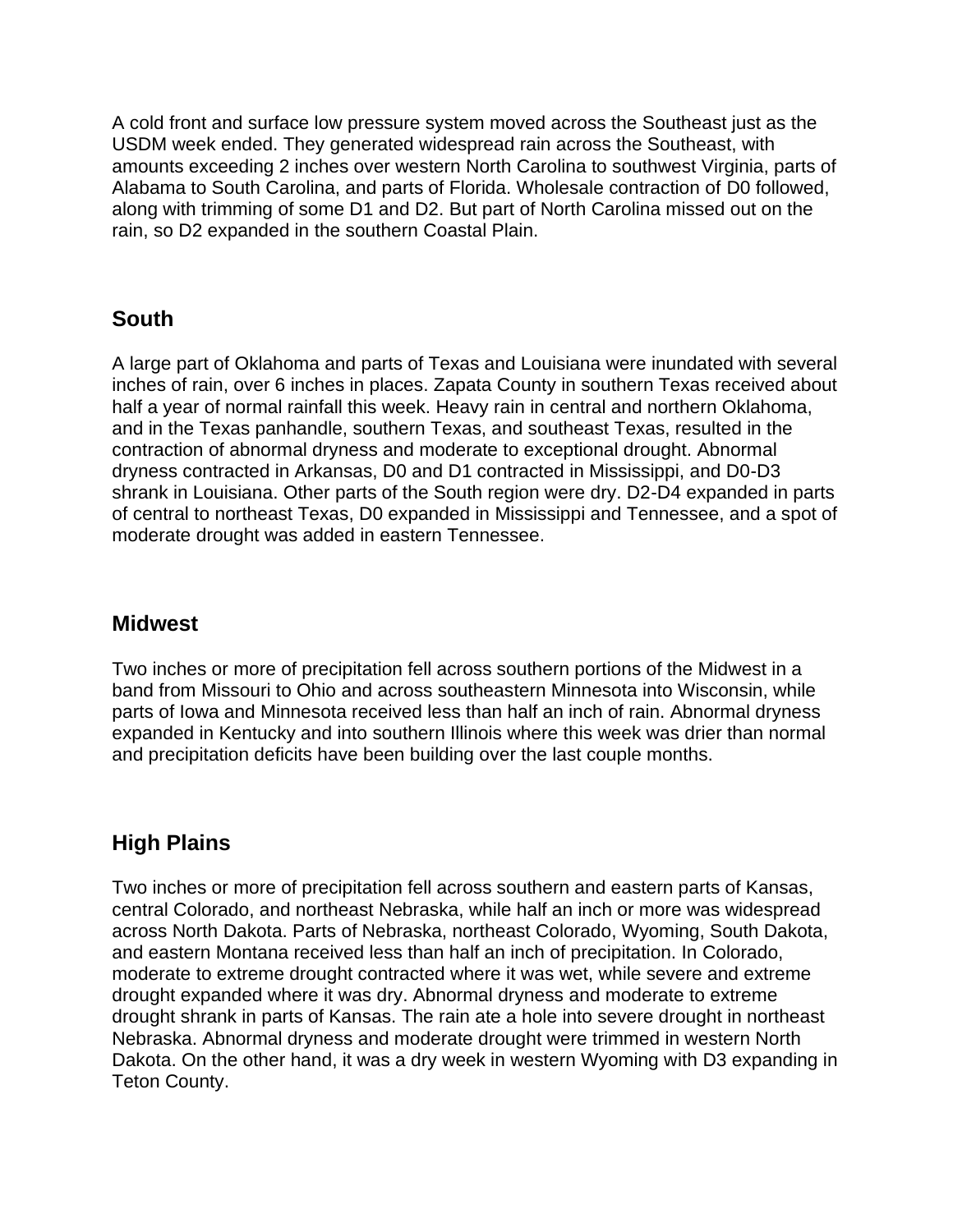#### **West**

Half of an inch or more of precipitation fell in the Coastal and Cascade ranges of the Pacific Northwest, and northern to central Rockies. But more southerly parts of the West, from southern Oregon to New Mexico, received no precipitation. Abnormal dryness to severe drought were trimmed in Washington, Oregon, Idaho, and Montana. Extreme drought shrank in southwest Montana, while exceptional drought was trimmed in Oregon. Some of the drought contraction was due to drought indicators showing slightly less severe conditions. In the drier areas of the West, D3-D4 expanded in New Mexico, D2-D3 expanded in Arizona, D3 spread in Utah and adjoining parts of Idaho and Wyoming, and D2 expanded in southern California with slight expansion of D4 from adjoining southern Nevada. Arms of exceptional drought were added to the San Joaquin Valley in California where the National Weather Service noted that dry conditions continue throughout the area; snow cover is virtually non-existent below 8,000 feet; peak flow through area rivers and inflow into the reservoirs has already occurred or will occur soon, weeks ahead of normal; and applications for grants for well drilling, purchasing tanks, and bottled water recipients are increasing. In southern California, the Coastal Fire broke out on May 11th in Orange County near Laguna Niguel. Windy conditions spread it rapidly upcanyon where it burned 200 acres, destroyed 20 homes, and damaged 12 others. Near-record dry fuels around the May 11th time frame set the stage for this fire.

# **Caribbean**

Locally over 2 inches of rain fell over parts of western and northeastern Puerto Rico, mostly on the last day of this USDM week. But other parts of the island received considerably less rain, and even the rain that fell was mostly below normal for the week. D1 expanded in south central coastal areas of Puerto Rico where soil moisture is very dry and streamflow much below normal to record low.

Drier than normal conditions have continued across the U.S. Virgin Islands this week. On St. Thomas, only 0.76 inches of rain was reported at Cyril E. King Airport. Though a slight increase in the water level was observed on May 24 (due to recent rain), groundwater is still well below the normal water level. So, moderate short- and longterm drought conditions continued this week. St. John was also dry this week. Only 0.03 inches of rain at Windswept Beach was reported this week. Groundwater levels have also continued to recede this week. Thus, moderate short- and long-term drought conditions have continued. Similarly, St. Croix reported only 0.01 inches of rain this week, and groundwater levels continued to recede in the past few weeks so that it remained in extreme short- and long-term drought conditions.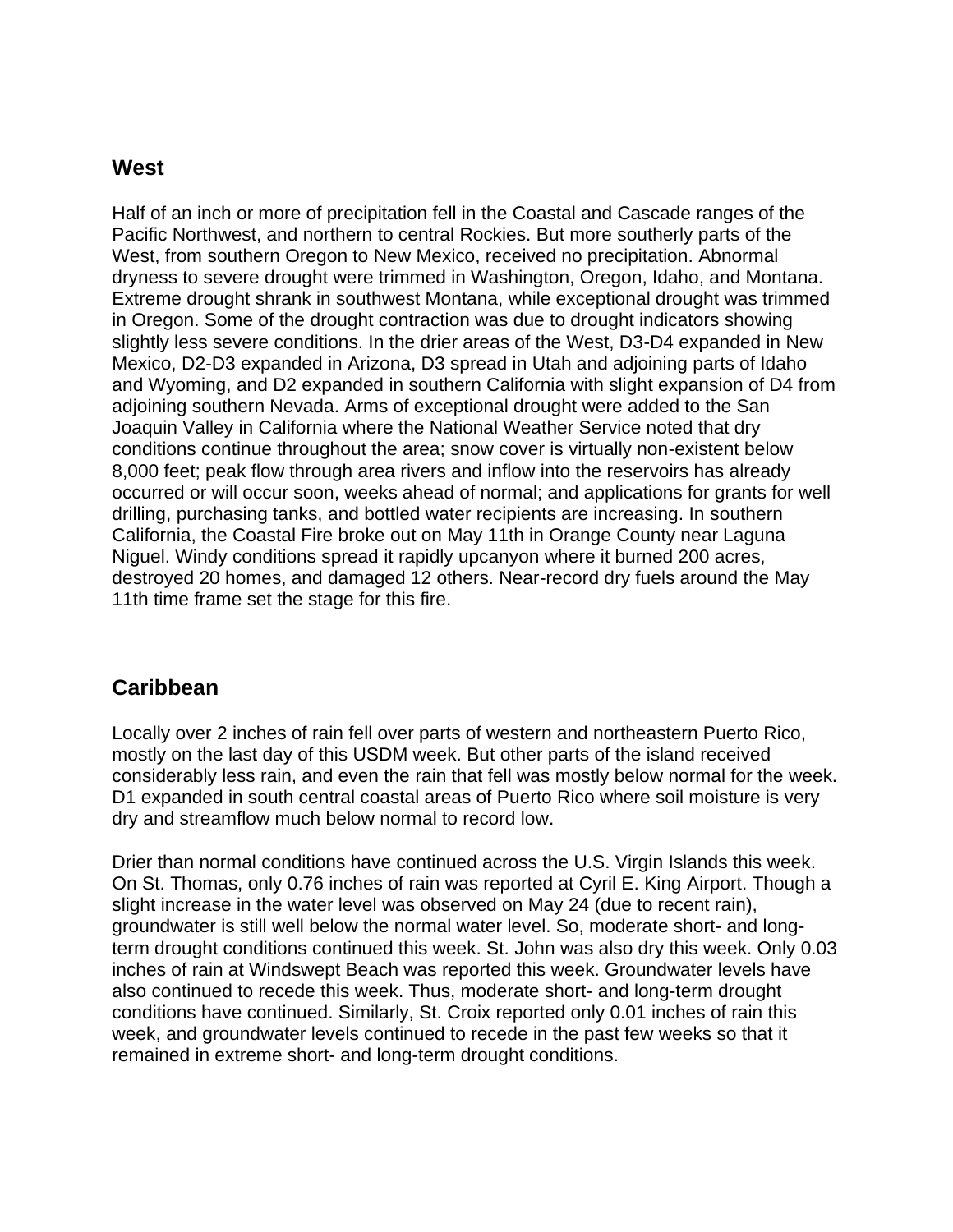#### **Pacific**

D0 expanded in southwest Alaska and a new area of D0 was added in south central Alaska where precipitation deficits have built over the last 2 months.

A late season low pressure system dropped rain over parts of Hawaii this week. Onecategory improvements in drought status were made on Kauai and Niihau, western and southern parts of Oahu, and northwest Molokai. On the other hand, Maui continued dry this week with D0 expanding along the east-facing slopes of the West Maui mountains.

This week, Pago Pago reported 0.92" of rain. Last week, 6.27 of rain was observed at Pago Pago. In addition, this week, Siufaga Ridge and Toa Ridge observations (both NPS in American Samoa) were 1.89" and 2.0", respectively. However, because American Samoa had wet conditions last week, it remained free of dryness.

Wet conditions prevailed this week across the Republic of Palau. Palau IAP (Airai) and Koror COOP station reported 5.39 and 5.85 inches of rain, respectively. Thus, the area remained free of dryness.

Dry conditions continued across the Mariana Islands this week. This week's report on Saipan shows rainfall amounts observed on IAP (manual gauge), ASOS, and NPS of 0.88, 0.98, and 0.79 inches, respectively. Drier than normal conditions were observed this month at Rota. In the past three weeks, less than an inch of rain was reported on Rota. Thus, Rota is degraded to abnormally dry.

Dry conditions for the last few weeks have continued in Guam. Only 0.78 inches of rain fell this week. Considering the local experts' input (i.e., there is dew in the morning and grasses are a mix of brown with green patches; there were some spotty showers across the northern and southern half of the island with some sites around 3+ inches for the month to date), Guam remains abnormally dry for this week.

The Federated States of Micronesia, with the exception of Kapingamarangi, remained free of dryness this week. On Kapingamarangi, no rain was reported this week (with one day not accounted for). In addition, no rain has been observed in the past three weeks. The abrupt shift from good April rains to very dry conditions in the last several weeks resulted in continued deterioration to moderate drought conditions.

Wet conditions have continued at Pohnpei in the past few months. This week, 3.44 inches of rain was reported (with one day missing). On Pingelap, 2.72 inches of rain was reported this week with two days not accounted for, resulting in wet conditions. On Yap, only 1.43 inches of rain was reported (with one day missing). However, over 3 inches of rain fell on Yap in the past couple of weeks, leaving Yap in wet conditions. On Ulithi, only 0.91 inches of rain was reported this week (with one day missing). However, last week, 3.41 inches of rain was observed. This follows rainfall amounts totaling 24.33 inches, the wettest April on record (40 years). The rainfall reported at Woleai this week is 0.80 inches with two days missing. Since Woleai had wet conditions in the past four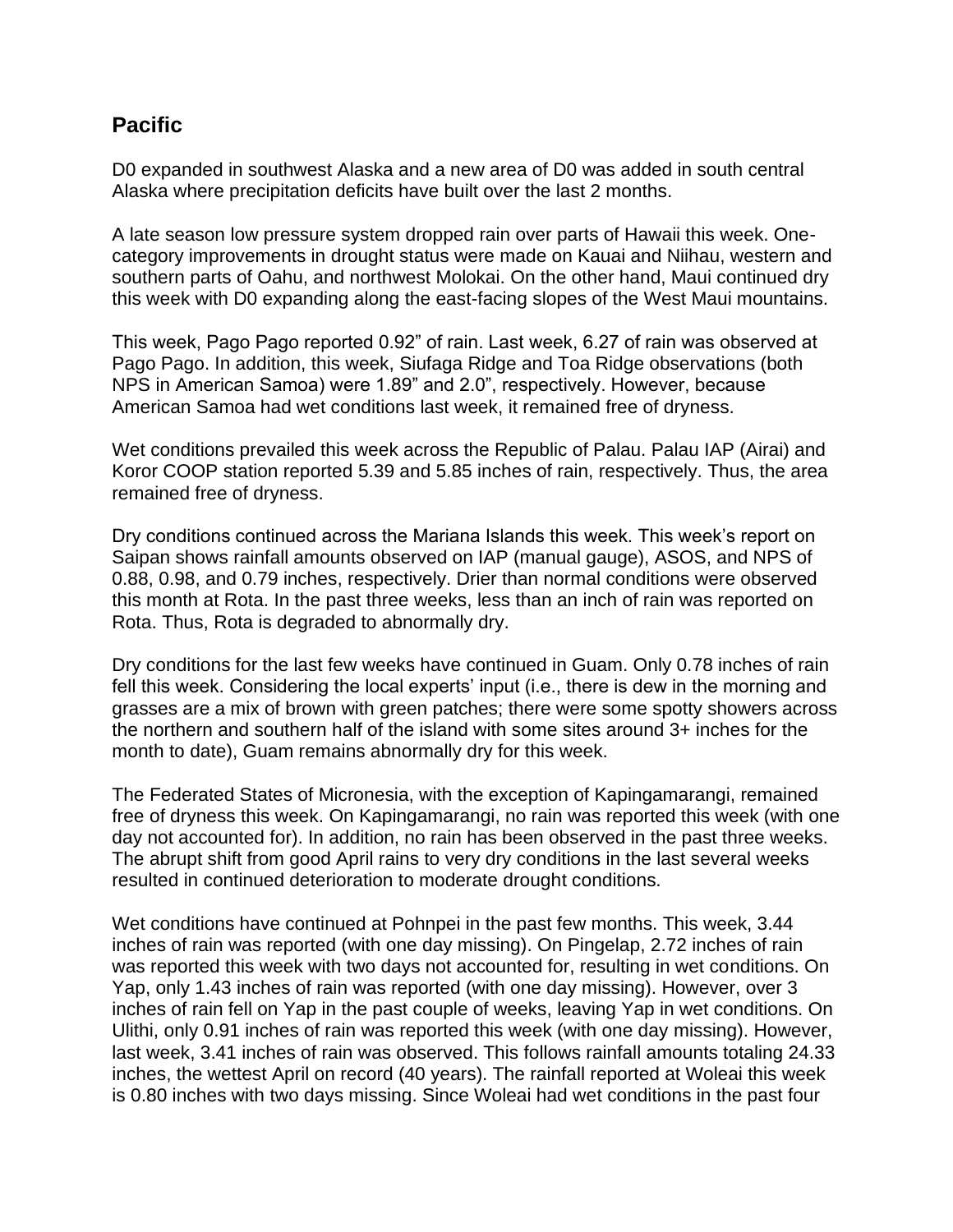weeks (i.e., about 3 to 5 inches), it remained free of dryness. At Chuuk, only 1.43 inches of rain was observed this week with one day not yet accounted for. Last week, rainfall totaled only 1.31 inches. However, because of the wet conditions in April (i.e., 17.20 inches) and early May (9.61 and 4.26 inches of rain in the weeks of May 3 and May 10, respectively), Chuuk remained free of dryness. Lukunor, despite 1.72 inches of rain reported (with one day missing) this week, remains drought free following four very wet weeks. On Nukuoro, conditions remained wet this week, with 2.24 inches of rain (one day missing). Kosrae remained wet (3.31 inches of rain with one day missing) following a very wet March, April, and early May. No depiction was made for Fananu, as data from there are missing.

Drier than normal conditions were observed on Majuro, with only 0.92 inches of rain reported this week. Last week, only 1.07 inches of rain was reported. Even though previous months at Majuro were wet (e.g., 24.16 inches of rain fell in April), it was dry for the past four weeks and the reservoir levels were low. So, abnormally dry conditions have developed. On Wotje, 2.82 inches of rain was reported this week. Rainfall is above normal for the month of May so far, but it is climatologically dry. Thus, because of dry conditions in the past six weeks, severe drought conditions have remained.

On Ailinglapalap, 2.9 inches of rain fell this week, so drought-free conditions continued. Kwajalein reported 2.31 inches of rain this week and remained drought-free. Jaluit observed only 0.5 inches of rain this week, with one day missing. However, because Jaluit had a very wet couple of months (i.e., March and April had 23.6 and 11.87 inches of rain, respectively), it remained free of dry conditions. Mili received 3.69 inches this week and remained in wet conditions. No depiction was made for Utirik due to missing data.

# *Looking Ahead*

A strong upper-level low pressure system slowly moved across the Plains during May 24 and 25, spreading heavy rain over the southern and central Plains to Lower and Mid-Mississippi Valley. This weather system, with its surface low and fronts, will move slowly eastward during the next several days. Another upper-level low pressure system will move from the Pacific Ocean into the western CONUS by Sunday. In addition to the 1+ inches of rain that has already fallen across the Plains to Mississippi Valley May 24-25, another 1 to 2 inches is expected from the Mississippi Valley to Appalachians and northward to the Great Lakes through May 31. An inch or more of precipitation is forecast for the Pacific Northwest to northern Plains and parts of the Interior Basin in association with the western weather system. Little to no precipitation is expected through May 31 for southern states in the West, and no additional precipitation is forecast for Texas and western portions of the southern High Plains. Warmer-thannormal temperatures are forecast for May 26-31 for the central to southern Plains ahead of the western weather system, while clouds and rain will keep high temperatures near to cooler than normal in the West and East. For May 31-June 4, odds favor above